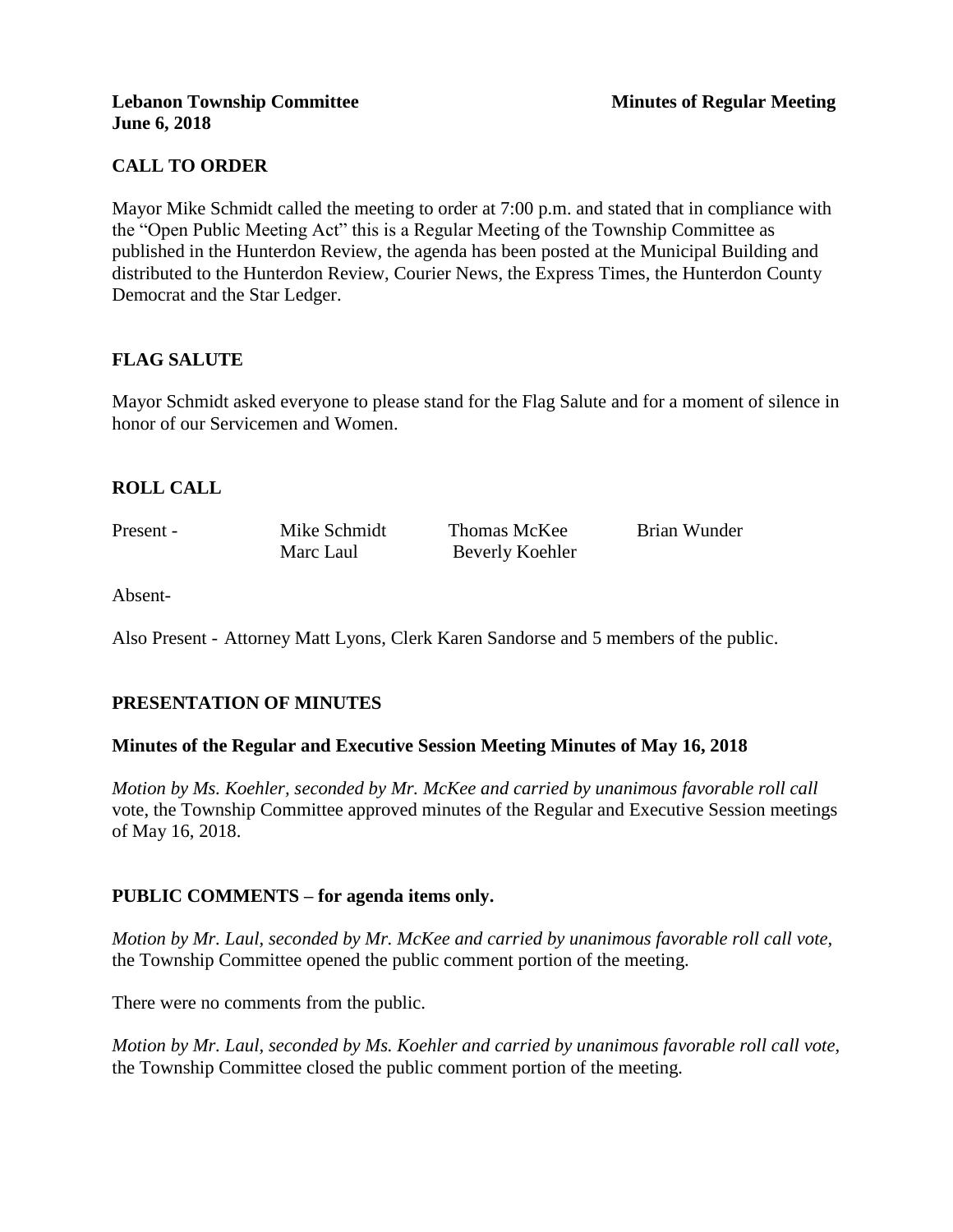LTCM 06/06/2018 Page 2 of 9

#### **RESOLUTIONS**

#### **Resolution No. 44-2018 – Certification of the 2017 Annual Audit**

*Motion by Ms. Koehler, seconded by Mr. McKee and carried by unanimous favorable roll call*  vote, the Township Committee approved Resolution No. 44-2018 as written below.

### TOWNSHIP OF LEBANON COUNTY OF HUNTERDON STATE OF NEW JERSEY RESOLUTION NO. 44-2018 GOVERNING BODY CERTIFICATION OF THE ANNUAL AUDIT

WHEREAS, N.J.S.A. 40A:5-4 requires the governing body of every local unit to have made an annual audit of its books, accounts and financial transactions, and

WHEREAS, the Annual Report of Audit for the year 2017 has been filed by a Registered Municipal Accountant with the Municipal Clerk pursuant to N.J.S.A. 40A:5-6, and a copy has been received by each member of the governing body; and,

WHEREAS, R.S. 52:27BB-34 authorizes the Local Finance Board of the State of New Jersey to prescribe reports pertaining to the local fiscal affairs; and,

WHEREAS, the Local Finance Board has promulgated N.J.A.C. 5:30-6.5, a regulation requiring that the governing body of each municipality shall by resolution certify to the Local Finance Board of the State of New Jersey that all members of the governing body have reviewed, as a minimum, the sections of the annual audit entitled "Comments and Recommendations, and,

WHEREAS, the members of the governing body have personally reviewed as a minimum the Annual Report of Audit, and specifically the sections of the Annual Audit entitled "Comments and Recommendations, as evidenced by the group affidavit form of the governing body attached hereto; and,

WHEREAS, such resolution of certification shall be adopted by the Governing Body no later than forty-five days after the receipt of the annual audit, pursuant to N.J.A.C. 5:30-6.5; and,

WHEREAS, all members of the governing body have received and have familiarized themselves with, at least, the minimum requirements of the Local Finance Board of the State of New Jersey, as stated aforesaid and have subscribed to the affidavit, as provided by the Local Finance Board, and

WHEREAS, failure to comply with the regulations of the Local Finance Board of the State of New Jersey may subject the members of the local governing body to the penalty provisions of R.S. 52:27BB-52, to wit:

> R.S. 52:27BB-52: A local officer or member of a local governing body who, after a date fixed for compliance, fails or refuses to obey an order of the director (Director of Local Government Services), under the provisions of this Article, shall be guilty of a misdemeanor and, upon conviction, may be fined not more than one thousand dollars (\$1,000.00) or imprisoned for not more than one year, or both, in addition shall forfeit his office.

NOW, THEREFORE BE IT RESOLVED, That the Township Committee of the Township of Lebanon, hereby states that it has complied with N.J.A.C. 5:30-6.5 and does hereby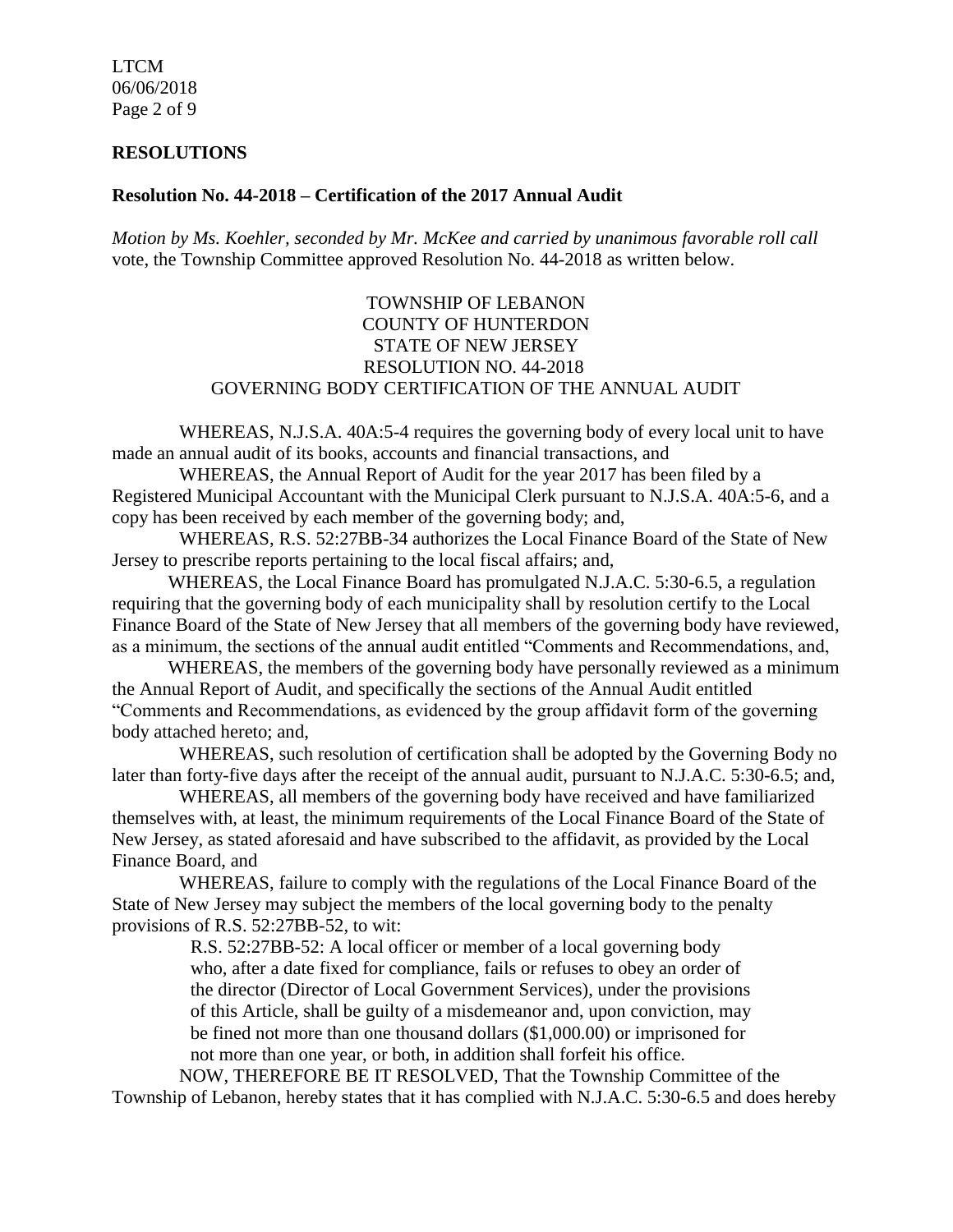LTCM 06/06/2018 Page 3 of 9

submit a certified copy of this resolution and the required affidavit to said Board to show evidence of said compliance.

#### **Resolution No. 45-2018 – Fireworks Permit**

*Motion by Mr. Laul, seconded by Mr. McKee and carried by unanimous favorable roll call vote,*  the Township Committee approved Resolution No. 45-2018 as written below.

> TOWNSHIP OF LEBANON COUNTY OF HUNTERDON STATE OF NEW JERSEY RESOLUTION NO. 45-2018 RESOLUTION GRANTING FIREWORKS PERMIT TO A&B STAINLESS VALVE AND FITTING COMPANY

WHEREAS, A&B Stainless Valve and Fitting Company has applied for a permit for public display of fireworks to be held on July 7, 2018 at 9:00 p.m.; and

WHEREAS, the Lebanon Township Fire Code Official has reviewed the application, investigated the area where the display will take place and recommends that the permit be granted; and

WHEREAS, the necessary bond and surety has been posted.

NOW, THEREFORE BE IT RESOLVED, by the Township Committee of the Township of Lebanon, in the County of Hunterdon and State of New Jersey that a fireworks permit be granted to A&B Stainless Valve and Fitting Company for the activity described in its application.

BE IT FURTHER RESOLVED that the Township Fire Official file copies of this Resolution and any other pertinent document with the appropriate New Jersey agency.

#### **Resolution No. 46-2018 - Awarding Contract for 2018 Road Materials**

*Motion by Mr. Wunder, seconded by Mr. Laul and carried by unanimous favorable roll call vote,*  the Township Committee approved Resolution No. 46-2018 as written below.

> TOWNSHIP OF LEBANON COUNTY OF HUNTERDON STATE OF NEW JERSEY RESOLUTION NO. 46-2018 RESOLUTION AWARDING A CONTRACT FOR 2018 ROAD MATERIALS

WHEREAS, bids were received on May 24, 2018 for 2018 Road Materials, and WHEREAS, the Township Committee has reviewed the recommendations made by the Township Public Works Manager on said bids.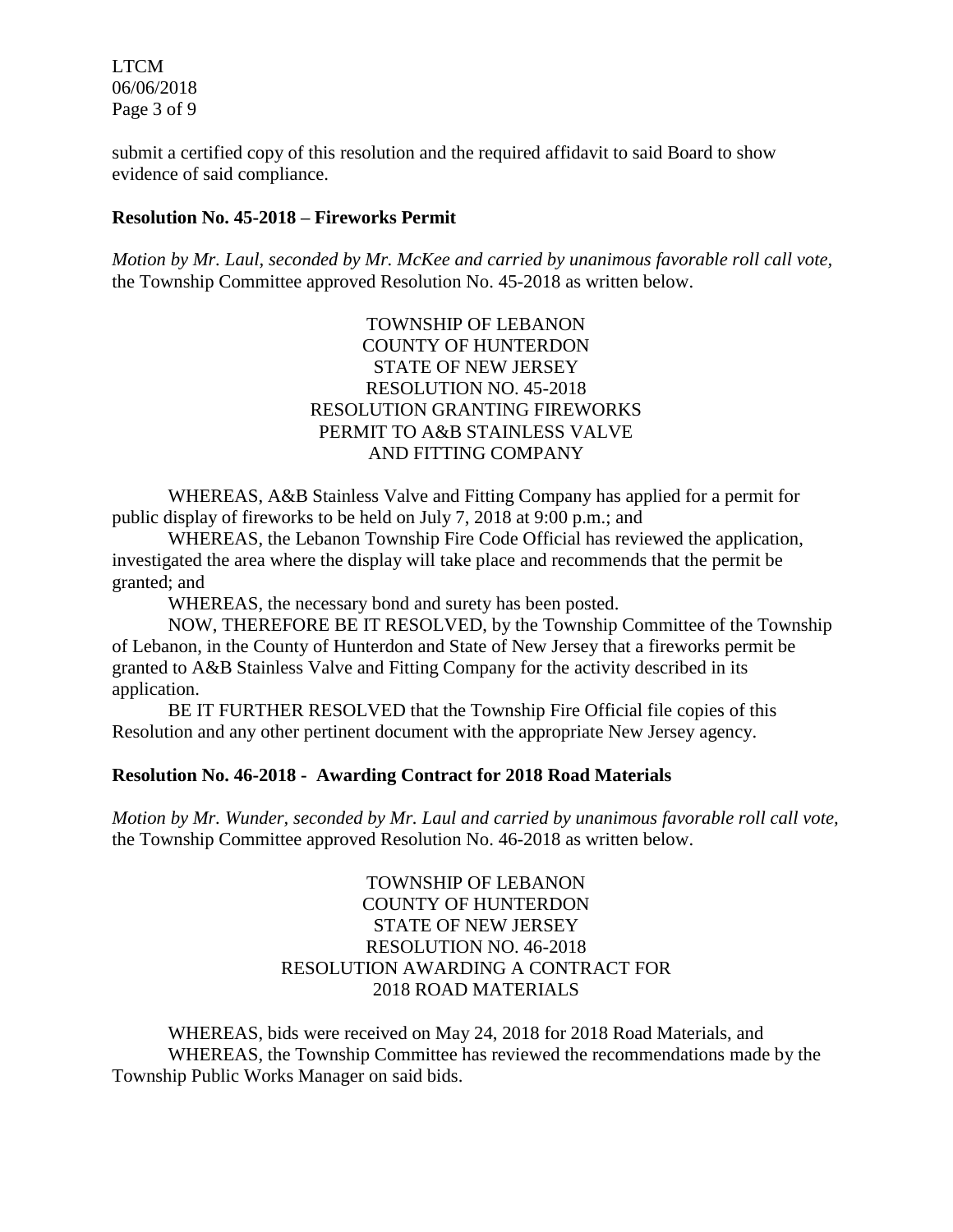LTCM 06/06/2018 Page 4 of 9

NOW, THEREFORE, BE IT RESOLVED by the Township Committee of the Township of Lebanon, County of Hunterdon, State of New Jersey that the following contracts be awarded based on the recommendation of the Township Manager of Public Works.

| <b>COMPANY</b>   | <b>ITEM</b>      | <b>PRICE</b>     |
|------------------|------------------|------------------|
| Warren Materials | Top Mix $(I-5)$  | \$56.85 per ton  |
| Warren Materials | Base Mix $(I-4)$ | $$51.35$ per ton |

BE IT FURTHER RESOLVED that the Mayor and Township Clerk are hereby authorized and directed to execute the contracts for same.

### **OLD BUSINESS**

### **Municipal Telephones**

Mr. Laul stated that he requested that Monmouth Telecom and TKG Technologies narrow down their quotes to be more specific to the Township's needs. Mr. Laul stated that Monmouth's quote for equipment is cheaper, but the hosting costs are a little higher. If the equipment and hosting costs are combined the two vendor's proposals are approximately the same for the first year. A benefit with Monmouth Telecom is that they will be the hosting company, whereas, TKG works with a third-party hosting company. Monmouth Telecom's proposal includes service issues and they provide IT support. Mr. Laul recommended entering into an Agreement with Monmouth Telecom. Discussion was held on whether the Yealink or Cisco phones would be best for the Township's needs.

Mayor Schmidt noted that the Monmouth Phone System will pay for itself in 5 or 6 months with monthly charges being decreased from \$1000 to \$375 per month.

*Motion by Ms. Koehler seconded by Mr. McKee and carried by unanimous favorable roll call*  vote, the Township Committee selected Monmouth Telecom to provide the phone system for the Township buildings, with Cisco phones and related accessories, and authorized the solicitor to negotiate a final contract in accordance with the proposal submitted on May 31, 2018.

### **Comcast Proposal**

Mr. Laul provided the Committee with rates from Comcast for the items that need to be upgraded to work with the new phone service.

### **Little Brook Lane Property Owners Association Request**

Mayor Schmidt stated that the Little Brook Lane Property Owner's Association Request will be tabled for an update in Executive Session. Action may be taken, when the public meeting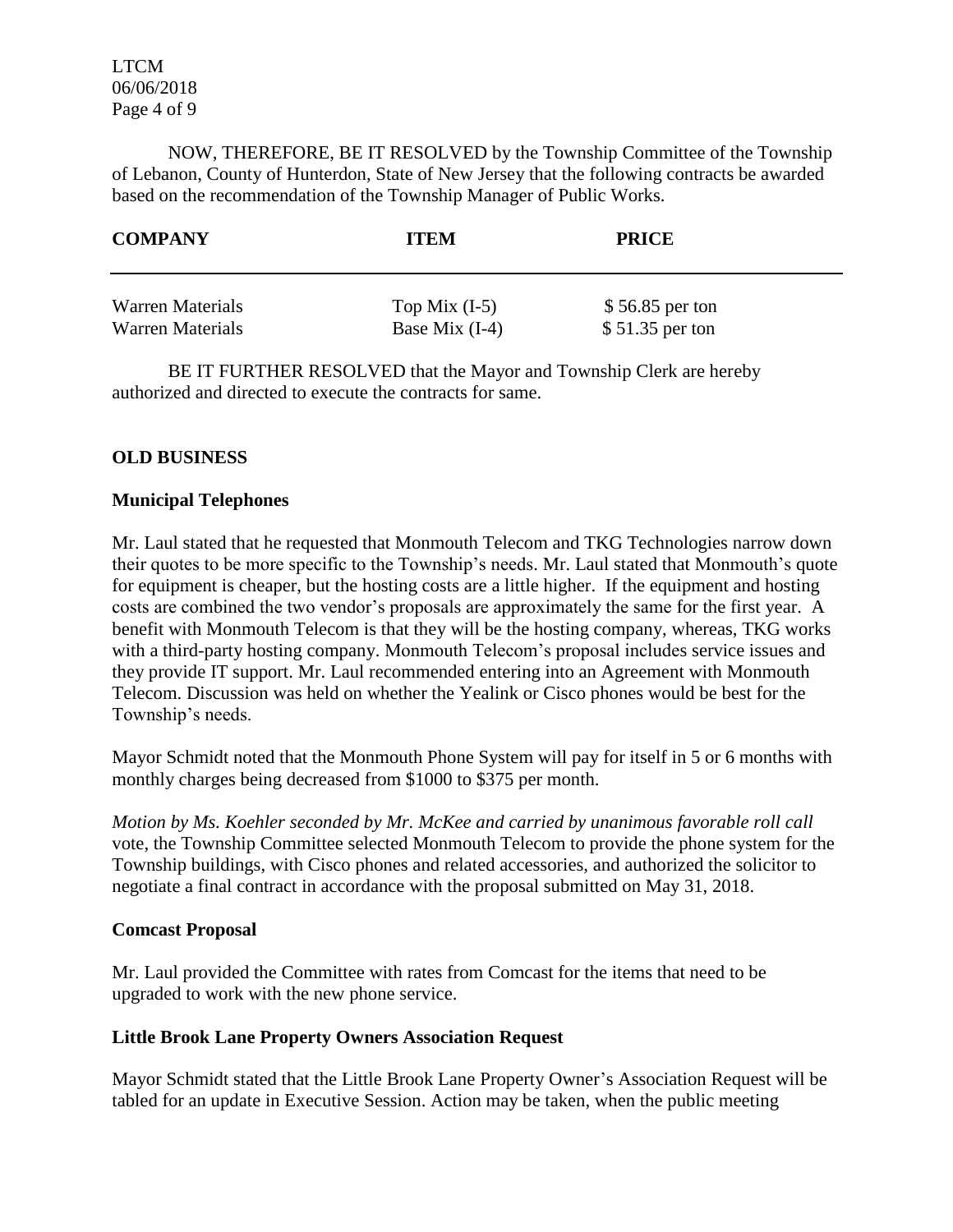LTCM 06/06/2018 Page 5 of 9

reconvenes, which could involve authorizing legal expenses outside of the Retainer that the Township has with Gebhardt and Kiefer.

## **Facebook Policy Update**

Mr. Laul provided a preliminary draft of a Facebook (Social Media) Policy and reviewed it with the Township Committee. Attorney Lyons gave input on his concerns with establishing a Facebook page and a policy relative to such. The Committee decided that the Mayor/designee and the Clerk are to handle all posting on the Facebook page at this time. Mr. Laul will be working on a training program for the Clerk and the Editors. Mr. Laul will reach out to the standing committees and commissions to inform them that they should send posting requests to him or the Clerk.

*Motion by Mr. McKee seconded by Mr. Wunder and carried by unanimous favorable roll call* vote*,* the Township Committee authorized the Administrators of the Facebook site to reach out to the Standing Committees to inform them that they can start forwarding information to them for posting on the Facebook site.

## **Lighting Upgrade/Energy Grant**

Mr. Laul stated that a few months ago, a company who is associated with the NJ Direct Install Grant Program, approached the Township. The program deals mostly with electrical devices; primarily lighting and HVAC. Mr. Laul said that, with the Grant, the State puts a value on a fixture and they will pay 70% of the cost to replace the fixture to make it more efficient. The company came out and viewed five of the Township's buildings to provide a proposal. The proposed cost for the work is \$57,528.00, which is for lighting upgrades. The Township's obligation, under the Grant Program, would be \$18,932.00. The company also looked at the HVAC, however; because the Township uses heating oil, as opposed to natural gas, it did not prove to be cost effective in upgrading. Mr. Laul noted that the current HVAC equipment is still good for another 7 years. Mr. Laul said that the contractors who would be doing the work are hired by the State. Mayor Schmidt said that it would take 1.5 (approx.) years to earn back the Township's cost for the upgrades and after that time there will be an annual savings of \$9000 (approx.) in the electric bills.

The next step would be to obtain Certification of Funds from the CFO with the intent that the cost will be budgeted in the Capital Ordinance.

## **DPW Maintenance Garage Floor Proposal**

Mr. Laul said that he met with Fromkin Brothers, Inc. regarding the repair of the drainage issues with the DPW Maintenance Garage floor. The company is not in favor of the idea of the heavy grinding of the floor because it cannot be a feathered and will result in steps. They recommended building up the perimeter of the floor and tapering it down to the drains. The drains are the highest part of the floor but the DPW Manager feels that he can chisel around the drain and remove it to see how far it can be lowered.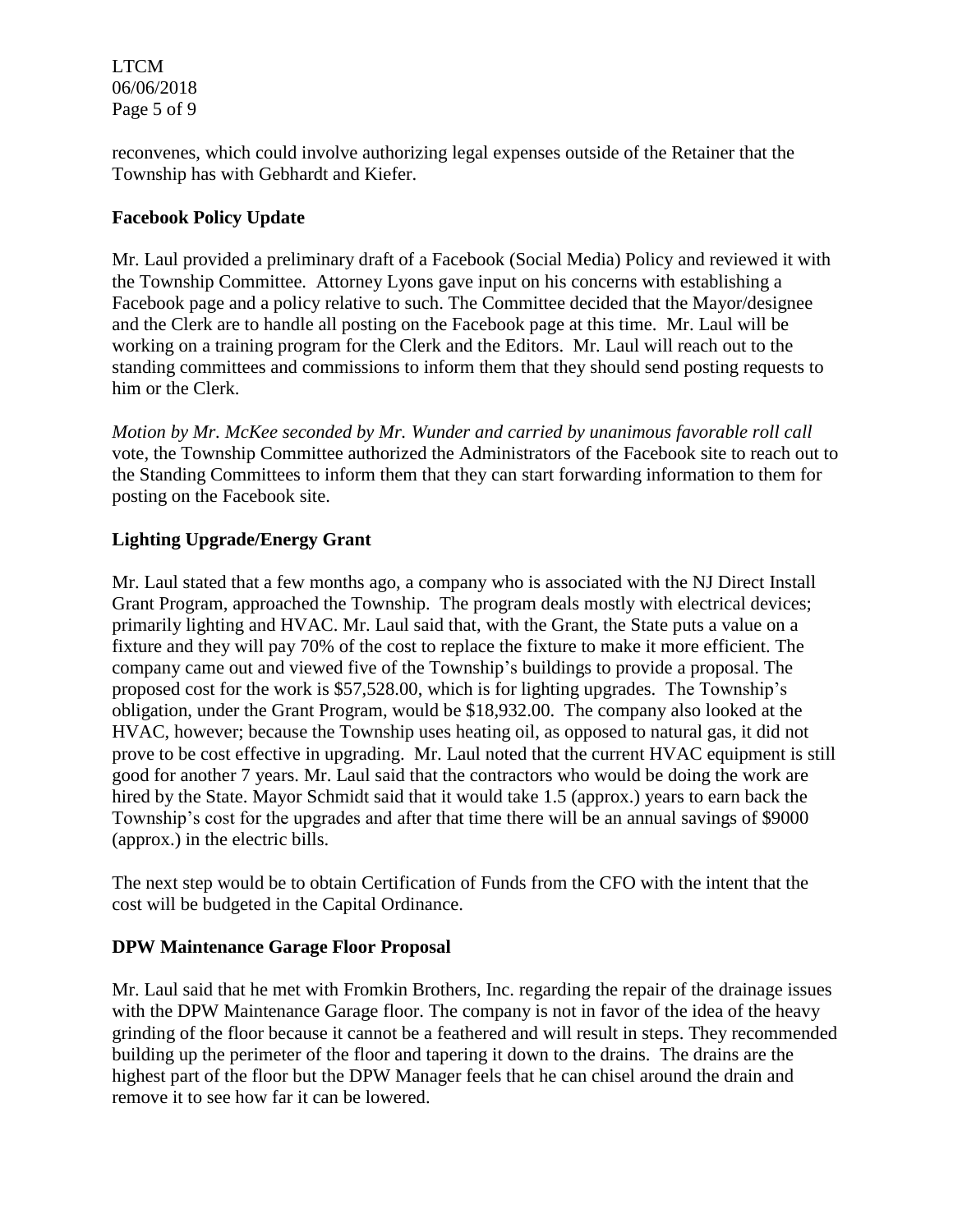LTCM 06/06/2018 Page 6 of 9 A 4 ft. by 8 ft. trench drain is something to think about as opposed to the round drain. Mr. McKee stated concerns with the area of the stairs, which Mr. Laul will look into.

The quote for the floor work is \$44,692.00. If the trench drain is included the project will be close to \$50,000.00. The purpose of the project is to protect the walls and equipment and the standing water issue will be resolved. The employees will still have the need to squeegee any fluids.

The matter will be tabled for the Committee to contemplate.

## **NEW BUSINESS**

### **Impending Retirement – Joan Lucas – Museum and Library Employee**

Mr. McKee read a letter from Joan Lucas informing the Committee of her anticipated retirement at the end of December 2018. Mr. McKee said that Ms. Lucas will be greatly missed.

### **Approve Jr. Police Academy and Accident Insurance Policy Renewal**

*Motion by Mr. Laul, seconded by Mr. Wunder and carried by unanimous favorable roll call vote,*  the Township Committee approved the Police Academy event which will be held from July 9, 2018 to July 13, 2018.

*Motion by Ms. Koehler, seconded by Mr. Wunder and carried by unanimous favorable roll call*  vote, the Township Committee approved the renewal of the RPS Bollinger Accident Policy for the Jr. Police Academy, at a cost of \$350.00.

## **PRESENTATION OF VOUCHERS**

Committee Members provided a description of vouchers exceeding \$1000.00.

An invoice was received from Point Mountain Mechanical in the amount of \$1332.37. The invoice relates to the repair of broken pipes at the Fire Station No. 3 building. Discussion was held on who should be responsible for the charges; the Fire Department or the Township. The invoice will be paid out of the Township's Buildings and Grounds budget, at this time, but will be reconsidered at the next Committee meeting.

*Motion by Mr. McKee, seconded by Mr. Laul and carried by unanimous favorable roll call vote,* the Township Committee approved the June 6, 2018 bill list in amount of \$329,490.45 with the addition of Point Mountain Mechanical in the amount of \$1332.37, to come out of Buildings and Grounds.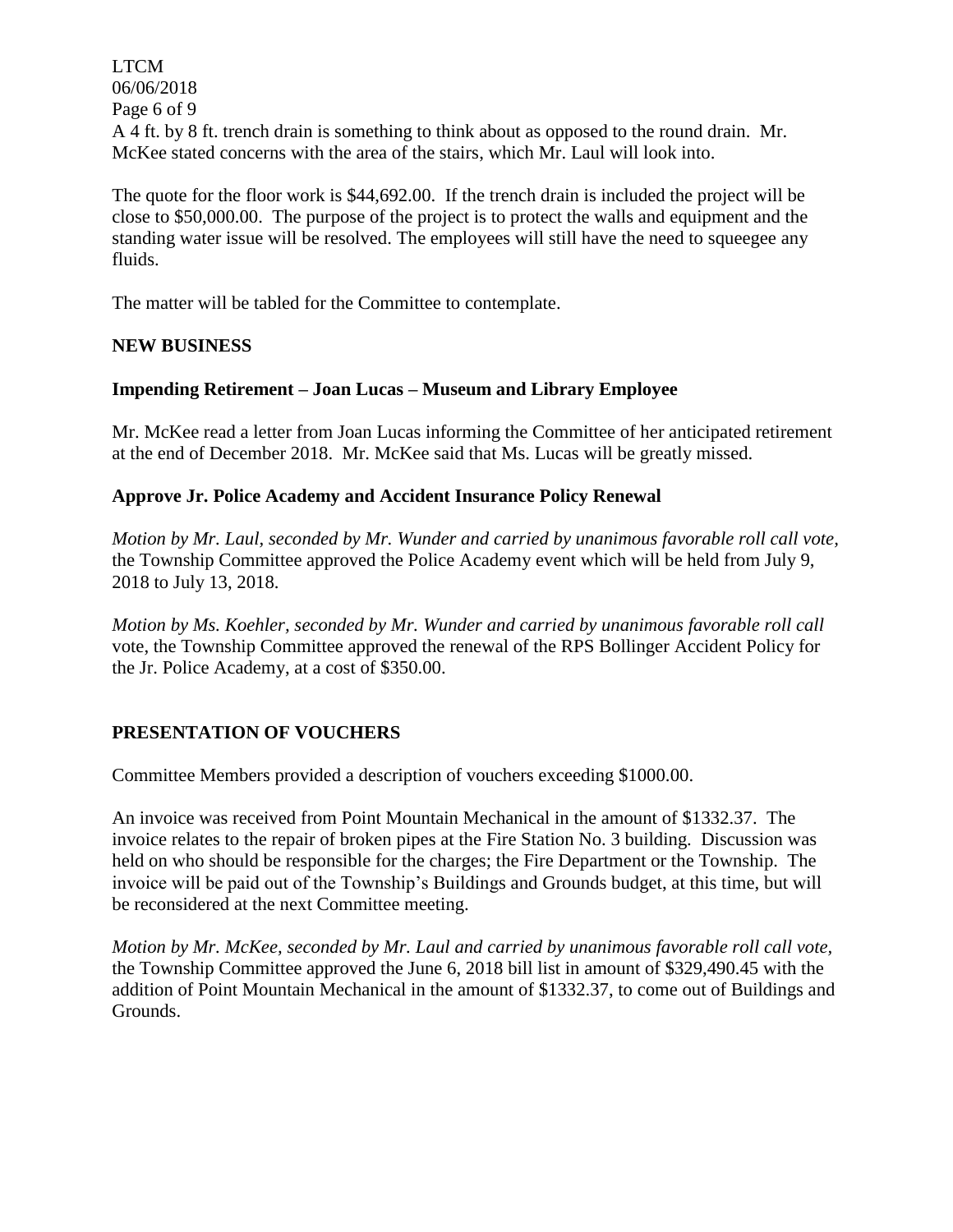LTCM 06/06/2018 Page 7 of 9

### **CORRESPONDENCE**

- a. Hunterdon County Tax Board Administrator Tony Porto Municipal-Wide Revaluation Order
- b. Tax Collector's Reports for the Month of April and May 2018
- c. Township Historian's April 12, 2018 Meeting Minutes
- d. Township EOSC April 9, 2018 Meeting Minutes

## **PUBLIC COMMENTS**

*Motion by Mr. Laul, seconded by Ms. Koehler and carried by unanimous favorable roll call vote,* the Township Committee opened the public comment portion of the meeting at 8:18 p.m.

Mr. Ron Milkowski asked about the damage to the Police Explorer and questioned if a report was done and if the damage was preventable.

Mr. Milkowski asked why the cost for the Comcast service is higher for the Police Department and the Department of Public Works than it is for the Municipal Office. Mr. Milkowski also noted that there is no need for an entertainment packet if that is the reason for the additional cost.

*Motion by Ms. Koehler, seconded by Mr. Laul and carried by unanimous favorable roll call*  vote, the Township Committee closed the public comment portion of the meeting at 8:21 p.m.

## **EXECUTIVE SESSION - Resolution No. 47-2018**

*Motion by Mr. Wunder, seconded by Ms. Koehler and carried by unanimous favorable roll call*  vote, the Township Committee approved Resolution No. 47-2018 and convened in executive session at 8:21 p.m.

### TOWNSHIP OF LEBANON COUNTY OF HUNTERDON STATE OF NEW JERSEY RESOLUTION NO. 47-2018 RESOLUTION AUTHORIZING EXECUTIVE SESSION

WHEREAS, the Open Public Meetings Act; *N.J.S.A.* 10:4-6 *et seq*., declares it to be the public policy of the State to insure the right of citizens to have adequate advance notice of and the right to attend meetings of public bodies at which business affecting the public is discussed or acted upon; and

WHEREAS, the Open Public Meetings Act also recognizes exceptions to the right of the public to attend portions of such meetings; and

 WHEREAS, the Mayor and Committee find it necessary to conduct an executive session closed to the public as permitted by the *N.J.S.A*. 40:4-12; and

 WHEREAS, the Mayor and Committee will reconvene in public session at the conclusion of the executive session;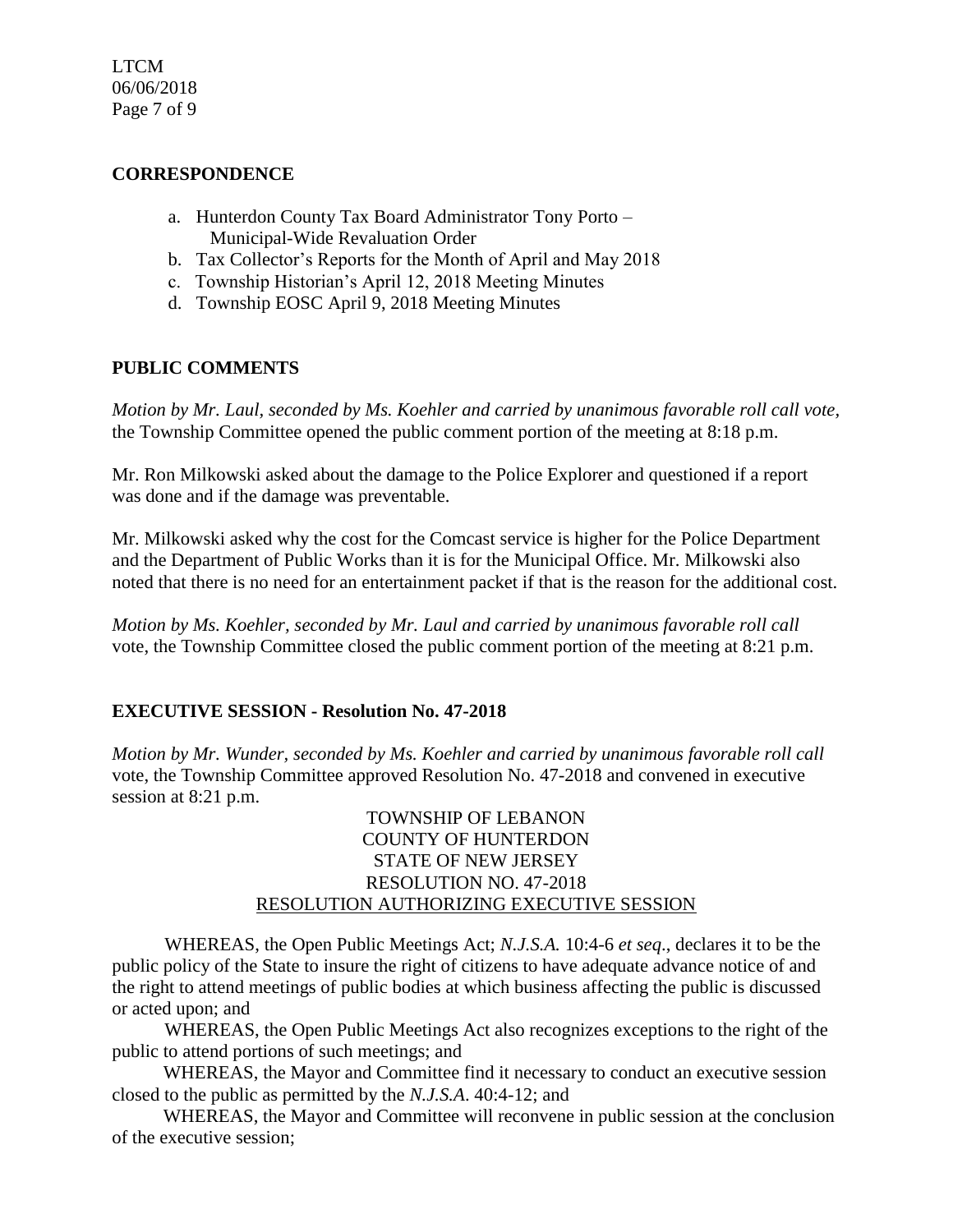LTCM 06/06/2018 Page 8 of 9

# NOW, THEREFORE, BE IT RESOLVED by the Mayor and Committee of the

Township of

Lebanon, County of Hunterdon, State of New Jersey that they will conduct an executive session to discuss

the following topic(s) as permitted by *N.J.S.A*. 40:4-12:

A matter which Federal Law, State Statute or Rule of Court requires be kept confidential or excluded from discussion in public (Provision relied upon:

 $\qquad \qquad ; \qquad$ 

A matter where the release of information would impair a right to receive funds from the federal government;

\_\_\_\_\_\_A matter whose disclosure would constitute an unwarranted invasion of individual privacy;

X A collective bargaining agreement, or the terms and conditions thereof (Specify contract: **Update on Contract Negotiations**);

 A matter involving the purpose, lease or acquisition of real property with public funds, the setting of bank rates or investment of public funds where it could adversely affect the public interest if discussion of such matters were disclosed; Real Estate Acquisitions –

Tactics and techniques utilized in protecting the safety and property of the public provided that their disclosure could impair such protection;

\_\_\_\_\_\_Investigations of violations or possible violations of the law;

 Pending or anticipated litigation or contract negotiation in which the public body is or may become a party; (The general nature of the litigation or contract negotiations is

Professional Service Contracts The public disclosure of such information at this time would have a potentially negative impact on the municipality's position in the litigation or negotiation; therefore this information will be withheld until such time as the matter is concluded or the potential for negative impact no longer exists.

 X Matters falling within the attorney-client privilege, to the extent that confidentiality is required in order for the attorney to exercise his or her ethical duties as a lawyer; (The general nature of the matter is:

OR the public disclosure

of such information at this time would have a potentially negative impact on the municipality's position with respect to the matter being discussed; therefore this information will be withheld until such time as the matter is concluded or the potential for negative impact no longer exists.*)*;

 Matters involving the employment, appointment, termination of employment, terms and conditions of employment, evaluation of the performance, promotion or disciplining of any specific prospective or current public officer or employee of the public body, where all individual employees or appointees whose rights could be adversely affected have not requested in writing that the matter(s) be discussed at a public meeting; (The employee(s) and/or general nature of discussion is: Union Contractthe public disclosure of such information at this time would violate the employee(s) privacy rights; therefore this information will be withheld until such time as the matter is concluded or the threat to privacy rights no longer exists.;

Deliberation occurring after a public hearing that may result in the imposition of a specific civil penalty or loss of a license or permit;

BE IT FURTHER RESOLVED that the Mayor and Committee hereby declare that their discussion of the subject(s) identified above may be made public at a time when the Township